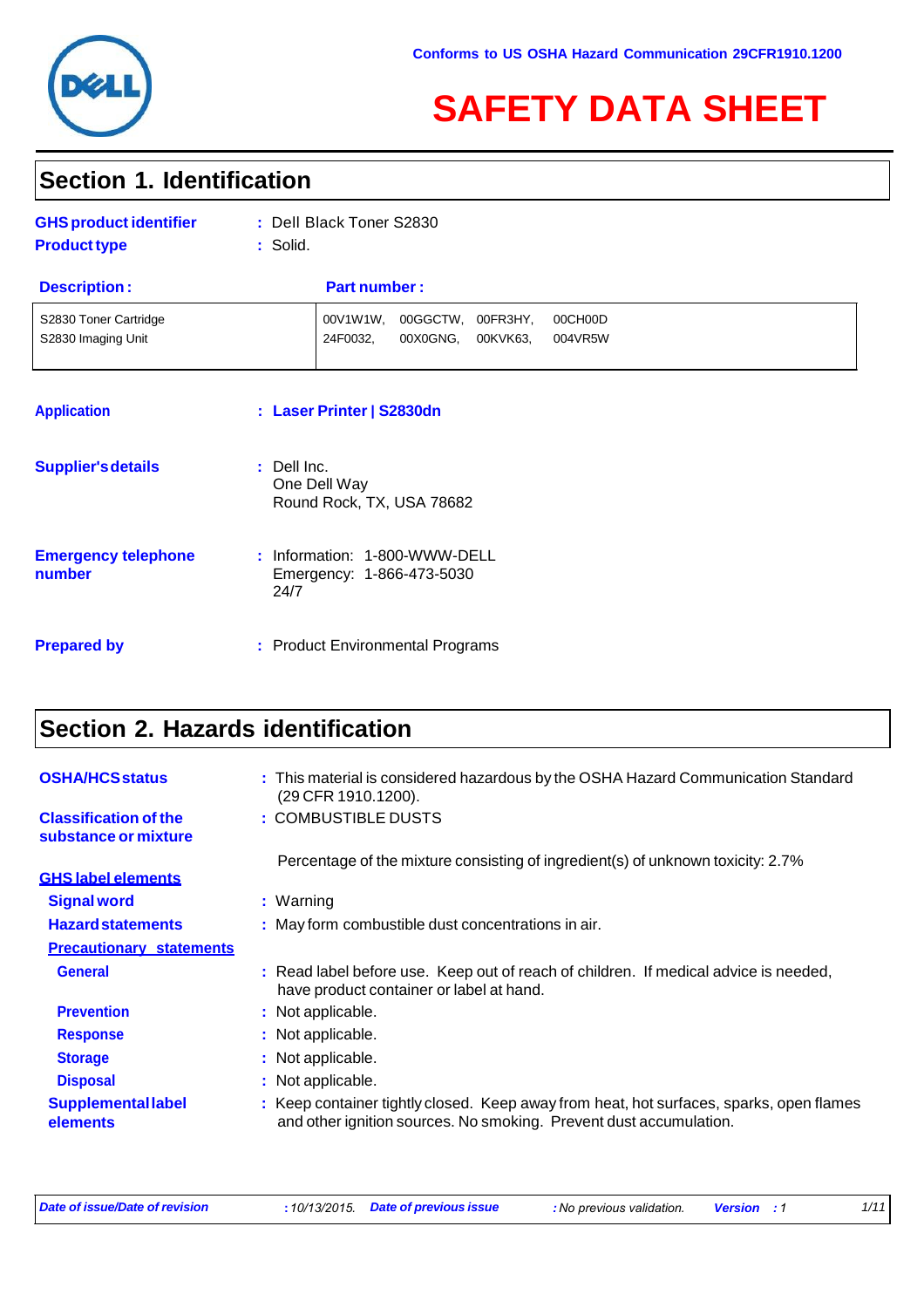### **Section 2. Hazards identification**

**Hazards not otherwise classified**

**:** None known.

### **Section 3. Composition/information on ingredients**

#### **Substance/mixture :** Mixture

| Ingredient name             | %                | <b>CAS</b> number |
|-----------------------------|------------------|-------------------|
| carbon black                | $\geq 5 - < 10$  | 1333-86-4         |
| <b>Charge Control Agent</b> | I≥1 - <3         | Proprietary       |
| titanium dioxide            | $\geq 0.1 - 0.3$ | 13463-67-7        |

Any concentration shown as a range is to protect confidentiality or is due to batch variation.

**There are no additional ingredients present which, within the current knowledge of the supplier and in the concentrations applicable, are classified as hazardous to health orthe environment and hence require reporting in this section.**

**Occupational exposure limits, if available, are listed in Section 8.**

### **Section 4. First aid measures**

#### **Description of necessary first aid measures**

| <b>Eye contact</b>  | : Immediately flush eyes with plenty of water, occasionally lifting the upper and lower<br>eyelids. Check for and remove any contact lenses. Continue to rinse for at least 10<br>minutes. Get medical attention if irritation occurs.                                                                                                                                                                                                                                                                                                                                                                                                                                                                                                                                                                                    |
|---------------------|---------------------------------------------------------------------------------------------------------------------------------------------------------------------------------------------------------------------------------------------------------------------------------------------------------------------------------------------------------------------------------------------------------------------------------------------------------------------------------------------------------------------------------------------------------------------------------------------------------------------------------------------------------------------------------------------------------------------------------------------------------------------------------------------------------------------------|
| <b>Inhalation</b>   | : Remove victim to fresh air and keep at rest in a position comfortable for breathing. If not<br>breathing, if breathing is irregular or if respiratory arrest occurs, provide artificial<br>respiration or oxygen by trained personnel. It may be dangerous to the person providing<br>aid to give mouth-to-mouth resuscitation. Get medical attention if adverse health effects<br>persist or are severe. If unconscious, place in recovery position and get medical<br>attention immediately. Maintain an open airway. Loosen tight clothing such as a collar,<br>tie, belt or waistband.                                                                                                                                                                                                                              |
| <b>Skin contact</b> | : Flush contaminated skin with plenty of water. Remove contaminated clothing and<br>shoes. Get medical attention if symptoms occur. Wash clothing before reuse. Clean<br>shoes thoroughly before reuse.                                                                                                                                                                                                                                                                                                                                                                                                                                                                                                                                                                                                                   |
| <b>Ingestion</b>    | : Wash out mouth with water. Remove dentures if any. Remove victim to fresh air and<br>keep at rest in a position comfortable for breathing. If material has been swallowed and<br>the exposed person is conscious, give small quantities of water to drink. Stop if the<br>exposed person feels sick as vomiting may be dangerous. Do not induce vomiting<br>unless directed to do so by medical personnel. If vomiting occurs, the head should be<br>kept low so that vomit does not enter the lungs. Get medical attention if adverse health<br>effects persist or are severe. Never give anything by mouth to an unconscious person.<br>If unconscious, place in recovery position and get medical attention immediately.<br>Maintain an open airway. Loosen tight clothing such as a collar, tie, belt or waistband. |

#### **Most important symptoms/effects, acute and delayed**

| <b>Potential acute health effects</b> |                                                     |  |
|---------------------------------------|-----------------------------------------------------|--|
| Eye contact                           | : No known significant effects or critical hazards. |  |
| <b>Inhalation</b>                     | : No known significant effects or critical hazards. |  |
| <b>Skin contact</b>                   | : No known significant effects or critical hazards. |  |
| <b>Ingestion</b>                      | : No known significant effects or critical hazards. |  |
| Over-exposure signs/symptoms          |                                                     |  |
| <b>Eye contact</b>                    | : No specific data.                                 |  |
| <b>Inhalation</b>                     | : No specific data.                                 |  |
| <b>Skin contact</b>                   | : No specific data.                                 |  |
|                                       |                                                     |  |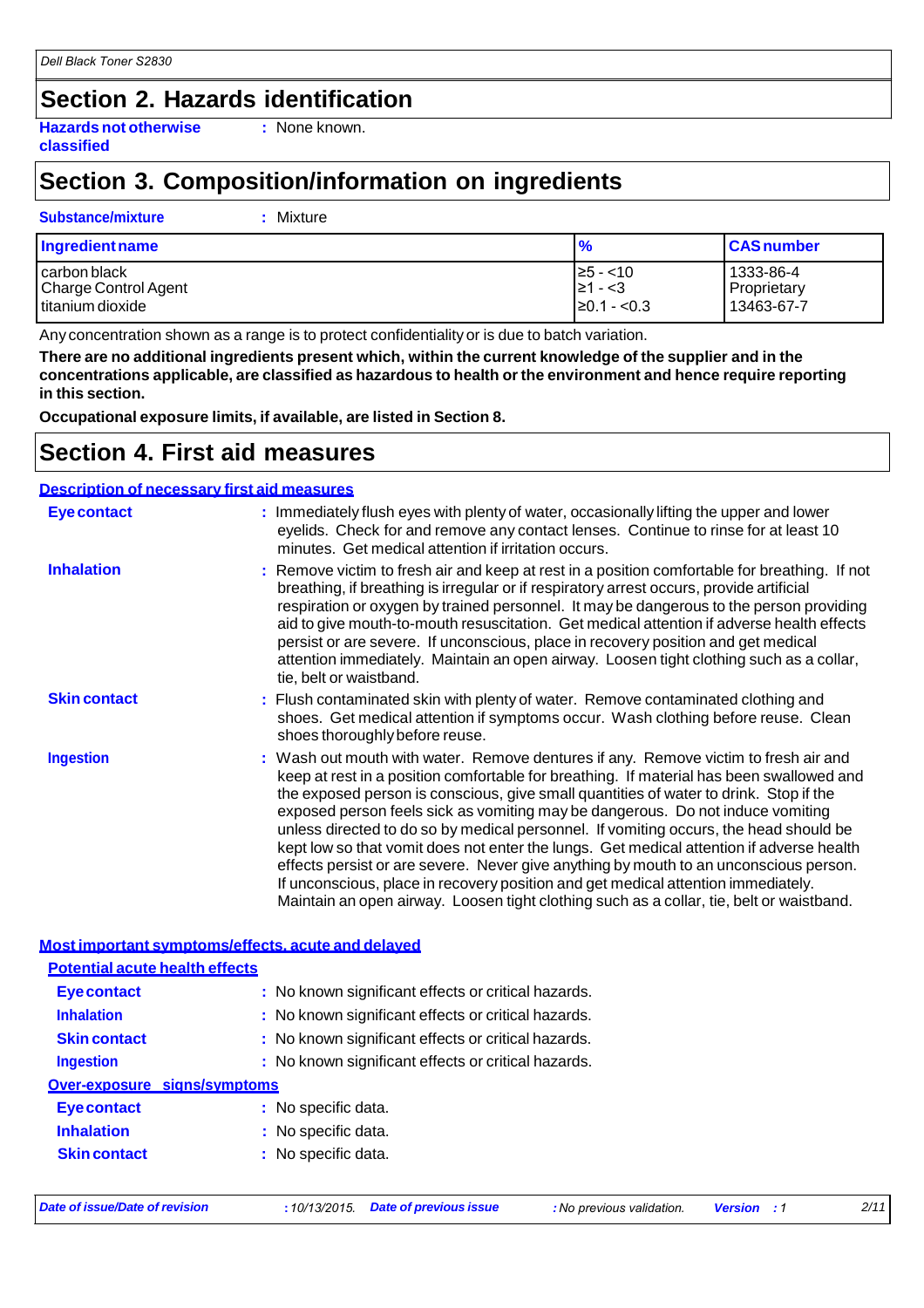### **Section 4. First aid measures**

**Ingestion : No specific data.** 

| Indication of immediate medical attention and special treatment needed, if necessary |                                                                                                                                                                               |  |  |
|--------------------------------------------------------------------------------------|-------------------------------------------------------------------------------------------------------------------------------------------------------------------------------|--|--|
| <b>Notes to physician</b>                                                            | : Treat symptomatically. Contact poison treatment specialist immediately if large<br>quantities have been ingested or inhaled.                                                |  |  |
| <b>Specific treatments</b>                                                           | : No specific treatment.                                                                                                                                                      |  |  |
| <b>Protection of first-aiders</b>                                                    | : No action shall be taken involving any personal risk or without suitable training. It may<br>be dangerous to the person providing aid to give mouth-to-mouth resuscitation. |  |  |

**See toxicological information (Section 11)**

| <b>Section 5. Fire-fighting measures</b>                 |                                                                                                                                                                                                                                                                                                                               |  |  |
|----------------------------------------------------------|-------------------------------------------------------------------------------------------------------------------------------------------------------------------------------------------------------------------------------------------------------------------------------------------------------------------------------|--|--|
| <b>Extinguishing media</b>                               |                                                                                                                                                                                                                                                                                                                               |  |  |
| <b>Suitableextinguishing</b><br>media                    | : Use dry chemical powder.                                                                                                                                                                                                                                                                                                    |  |  |
| <b>Unsuitable extinguishing</b><br>media                 | : Do not use water jet.                                                                                                                                                                                                                                                                                                       |  |  |
| <b>Specific hazards arising</b><br>from the chemical     | : Fine dust clouds may form explosive mixtures with air.                                                                                                                                                                                                                                                                      |  |  |
| <b>Hazardousthermal</b><br>decomposition products        | : Decomposition products may include the following materials:<br>carbon dioxide<br>carbon monoxide<br>metal oxide/oxides                                                                                                                                                                                                      |  |  |
| <b>Special protective actions</b><br>for fire-fighters   | : Promptly isolate the scene by removing all persons from the vicinity of the incident if<br>there is a fire. No action shall be taken involving any personal risk or without suitable<br>training. Move containers from fire area if this can be done without risk. Use water<br>spray to keep fire-exposed containers cool. |  |  |
| <b>Special protective</b><br>equipment for fire-fighters | : Fire-fighters should wear appropriate protective equipment and self-contained breathing<br>apparatus (SCBA) with a full face-piece operated in positive pressure mode.                                                                                                                                                      |  |  |

### **Section 6. Accidental release measures**

**Personal precautions, protective equipment and emergency procedures**

| <b>Fornon-emergency</b><br>personnel | : No action shall be taken involving any personal risk or without suitable training.<br>Evacuate surrounding areas. Keep unnecessary and unprotected personnel from<br>entering. Do not touch or walk through spilled material. Shut off all ignition sources.<br>No flares, smoking or flames in hazard area. Provide adequate ventilation. Wear<br>appropriate respirator when ventilation is inadequate. Put on appropriate personal<br>protective equipment. |
|--------------------------------------|------------------------------------------------------------------------------------------------------------------------------------------------------------------------------------------------------------------------------------------------------------------------------------------------------------------------------------------------------------------------------------------------------------------------------------------------------------------|
|                                      | For emergency responders : If specialized clothing is required to deal with the spillage, take note of any information<br>in Section 8 on suitable and unsuitable materials. See also the information in "For non-<br>emergency personnel".                                                                                                                                                                                                                      |
|                                      | <b>Environmental precautions</b> : Avoid dispersal of spilled material and runoff and contact with soil, waterways, drains<br>and sewers. Inform the relevant authorities if the product has caused environmental<br>pollution (sewers, waterways, soil or air).                                                                                                                                                                                                 |

**Methods and materials for containment and cleaning up**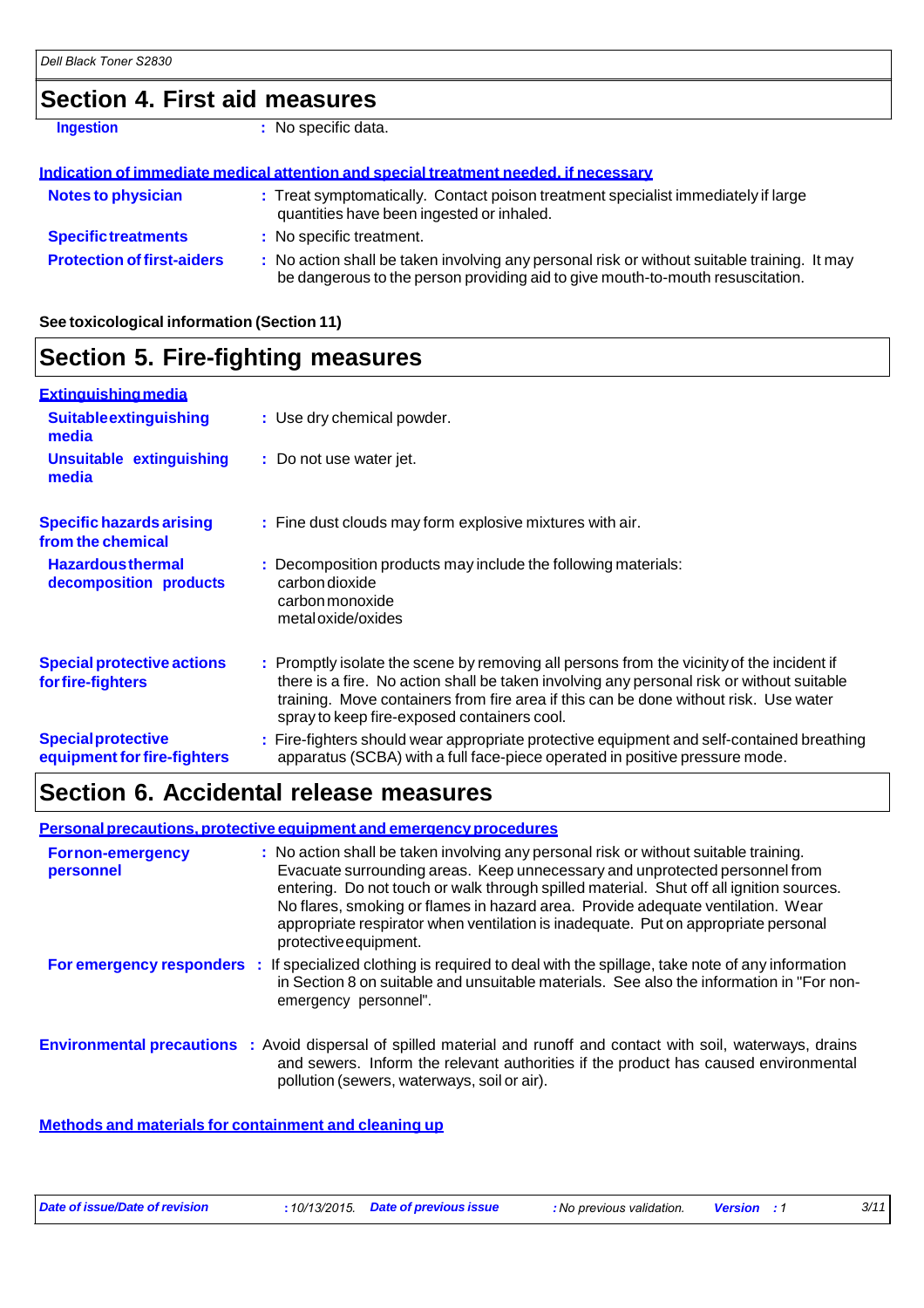## **Section 6. Accidental release measures**

| <b>Small spill</b> | : Move containers from spill area. Use spark-proof tools and explosion-proof equipment.<br>Vacuum or sweep up material and place in a designated, labeled waste container.<br>Dispose of via a licensed waste disposal contractor.                                                                                                                                                |
|--------------------|-----------------------------------------------------------------------------------------------------------------------------------------------------------------------------------------------------------------------------------------------------------------------------------------------------------------------------------------------------------------------------------|
| <b>Large spill</b> | : Move containers from spill area. Approach release from upwind. Prevent entry into<br>sewers, water courses, basements or confined areas. Vacuum or sweep up material<br>and place in a designated, labeled waste container. Dispose of via a licensed waste<br>disposal contractor. Note: see Section 1 for emergency contact information and Section<br>13 for waste disposal. |

## **Section 7. Handling and storage**

| <b>Precautions for safe handling</b>                                      |                                                                                                                                                                                                                                                                                                                                                                                                                                                                                                                                                                                                                                                                                                                                                                                                                                                                                                                                                                                                                       |
|---------------------------------------------------------------------------|-----------------------------------------------------------------------------------------------------------------------------------------------------------------------------------------------------------------------------------------------------------------------------------------------------------------------------------------------------------------------------------------------------------------------------------------------------------------------------------------------------------------------------------------------------------------------------------------------------------------------------------------------------------------------------------------------------------------------------------------------------------------------------------------------------------------------------------------------------------------------------------------------------------------------------------------------------------------------------------------------------------------------|
| <b>Protective measures</b>                                                | : Put on appropriate personal protective equipment (see Section 8). Do not ingest. Avoid<br>contact with eyes, skin and clothing. Avoid the creation of dust when handling and avoid<br>all possible sources of ignition (spark or flame). Prevent dust accumulation. Use only<br>with adequate ventilation. Wear appropriate respirator when ventilation is inadequate.<br>Keep in the original container or an approved alternative made from a compatible<br>material, kept tightly closed when not in use. Electrical equipment and lighting should<br>be protected to appropriate standards to prevent dust coming into contact with hot<br>surfaces, sparks or other ignition sources. Take precautionary measures against<br>electrostatic discharges. To avoid fire or explosion, dissipate static electricity during<br>transfer by grounding and bonding containers and equipment before transferring<br>material. Empty containers retain product residue and can be hazardous. Do not reuse<br>container. |
| <b>Advice on general</b><br>occupational hygiene                          | Eating, drinking and smoking should be prohibited in areas where this material is<br>handled, stored and processed. Workers should wash hands and face before eating,<br>drinking and smoking. Remove contaminated clothing and protective equipment before<br>entering eating areas. See also Section 8 for additional information on hygiene<br>measures.                                                                                                                                                                                                                                                                                                                                                                                                                                                                                                                                                                                                                                                           |
| <b>Conditions for safe storage,</b><br>including any<br>incompatibilities | Store in accordance with local regulations. Store in a segregated and approved area.<br>Store in original container protected from direct sunlight in a dry, cool and well-ventilated<br>area, away from incompatible materials (see Section 10) and food and drink. Eliminate<br>all ignition sources. Separate from oxidizing materials. Keep container tightly closed<br>and sealed until ready for use. Containers that have been opened must be carefully<br>resealed and kept upright to prevent leakage. Do not store in unlabeled containers.<br>Use appropriate containment to avoid environmental contamination.                                                                                                                                                                                                                                                                                                                                                                                            |

## **Section 8. Exposure controls/personal protection**

#### **Control parameters**

#### **Occupational exposure limits**

| Ingredient name                |                                               | <b>Exposurelimits</b>                                                                                                                                                                                                                                                                                                                                                                                           |
|--------------------------------|-----------------------------------------------|-----------------------------------------------------------------------------------------------------------------------------------------------------------------------------------------------------------------------------------------------------------------------------------------------------------------------------------------------------------------------------------------------------------------|
| carbon black                   |                                               | <b>ACGIH TLV (United States, 4/2014).</b><br>TWA: 3 mg/m <sup>3</sup> 8 hours. Form: Inhalable<br>Ifraction<br>NIOSH REL (United States, 10/2013).<br>TWA: $3.5 \,\mathrm{mg/m^3}$ 10 hours.<br>TWA: 0.1 mg of PAHs/cm <sup>3</sup> 10 hours.<br>OSHA PEL (United States, 2/2013).<br>TWA: $3.5 \,\mathrm{mg/m^3}$ 8 hours.<br>OSHA PEL 1989 (United States, 3/1989).<br>TWA: $3.5 \,\mathrm{mg/m^3\,8}$ hours. |
| titanium dioxide               |                                               | <b>ACGIH TLV (United States, 4/2014).</b><br>TWA: $10 \,\mathrm{mg/m^3}$ 8 hours.<br>OSHA PEL 1989 (United States, 3/1989).                                                                                                                                                                                                                                                                                     |
| Date of issue/Date of revision | <b>Date of previous issue</b><br>:10/13/2015. | 4/11<br>: No previous validation.<br><b>Version</b> : 1                                                                                                                                                                                                                                                                                                                                                         |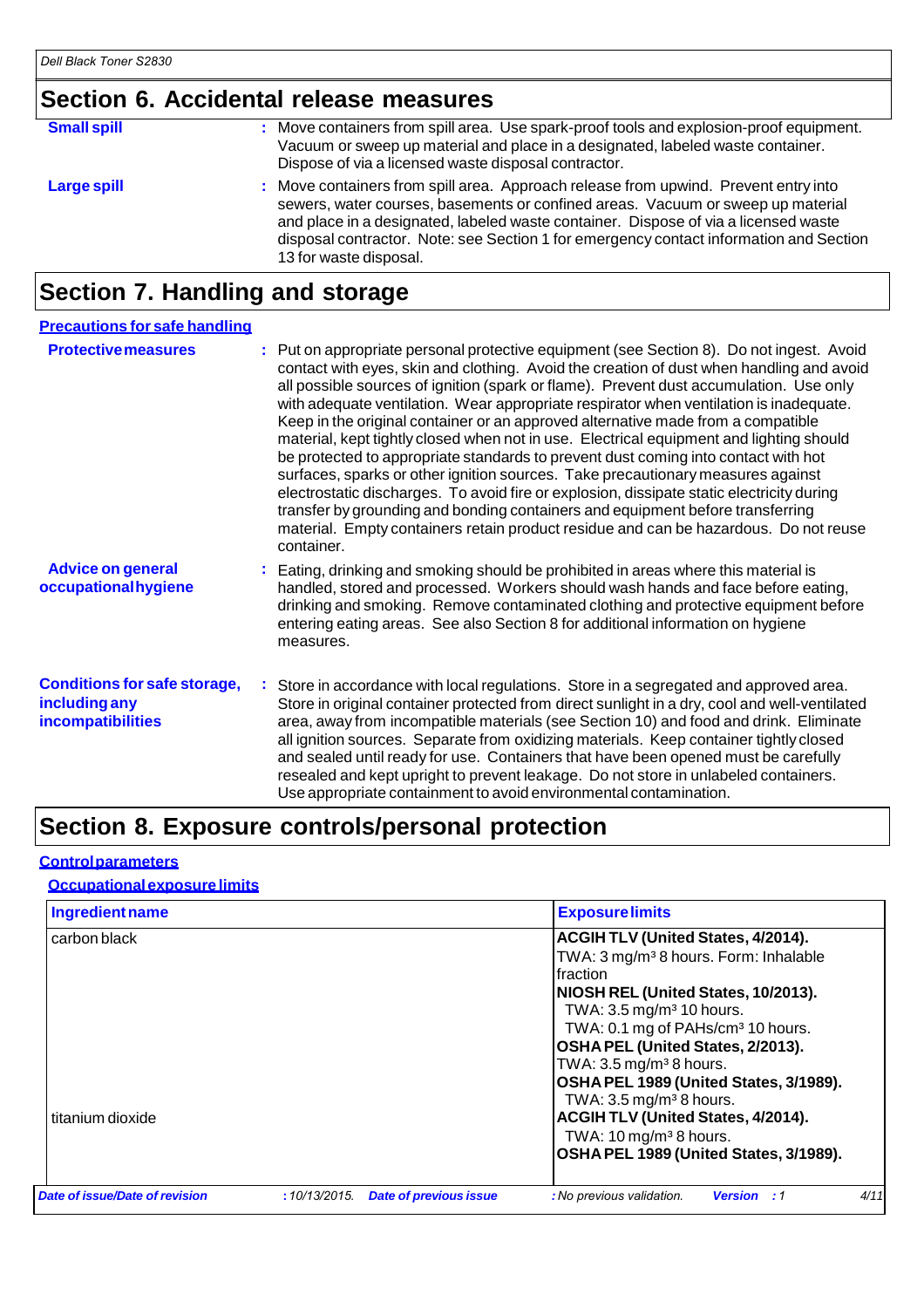*Dell Black Toner S2830*

## **Section 8. Exposure controls/personal protection**

TWA: 10 mg/m³ 8 hours. Form: Total dust **OSHAPEL (United States, 2/2013).** TWA: 15 mg/m<sup>3</sup> 8 hours. Form: Total dust

| <b>Appropriate engineering</b><br>controls | : The engineering controls also need to keep gas, vapor or dust concentrations below any<br>lower explosive limits. Use explosion-proof ventilation equipment.                                                                                                                                                                                                                                                                                                                                                                                                                                                         |
|--------------------------------------------|------------------------------------------------------------------------------------------------------------------------------------------------------------------------------------------------------------------------------------------------------------------------------------------------------------------------------------------------------------------------------------------------------------------------------------------------------------------------------------------------------------------------------------------------------------------------------------------------------------------------|
| <b>Environmental exposure</b><br>controls  | Emissions from ventilation or work process equipment should be checked to ensure<br>÷.<br>they comply with the requirements of environmental protection legislation. In some<br>cases, fume scrubbers, filters or engineering modifications to the process equipment<br>will be necessary to reduce emissions to acceptable levels.                                                                                                                                                                                                                                                                                    |
| Individual protection measures             |                                                                                                                                                                                                                                                                                                                                                                                                                                                                                                                                                                                                                        |
| <b>Hygiene measures</b>                    | : Wash hands, forearms and face thoroughly after handling chemical products, before<br>eating, smoking and using the lavatory and at the end of the working period.<br>Appropriate techniques should be used to remove potentially contaminated clothing.<br>Wash contaminated clothing before reusing. Ensure that eyewash stations and safety<br>showers are close to the workstation location.                                                                                                                                                                                                                      |
| <b>Eye/faceprotection</b>                  | Safety eyewear complying with an approved standard should be used when a risk<br>assessment indicates this is necessary to avoid exposure to liquid splashes, mists,<br>gases or dusts. If contact is possible, the following protection should be worn, unless<br>the assessment indicates a higher degree of protection: safety glasses with side-<br>shields.                                                                                                                                                                                                                                                       |
| <b>Skin protection</b>                     |                                                                                                                                                                                                                                                                                                                                                                                                                                                                                                                                                                                                                        |
| <b>Hand protection</b>                     | : Chemical-resistant, impervious gloves complying with an approved standard should be<br>worn at all times when handling chemical products if a risk assessment indicates this is<br>necessary. Considering the parameters specified by the glove manufacturer, check<br>during use that the gloves are still retaining their protective properties. It should be<br>noted that the time to breakthrough for any glove material may be different for different<br>glove manufacturers. In the case of mixtures, consisting of several substances, the<br>protection time of the gloves cannot be accurately estimated. |
| <b>Body protection</b>                     | Personal protective equipment for the body should be selected based on the task being<br>performed and the risks involved and should be approved by a specialist before<br>handling this product.                                                                                                                                                                                                                                                                                                                                                                                                                      |
| <b>Other skin protection</b>               | : Appropriate footwear and any additional skin protection measures should be selected<br>based on the task being performed and the risks involved and should be approved by a<br>specialist before handling this product.                                                                                                                                                                                                                                                                                                                                                                                              |
| <b>Respiratory protection</b>              | : Use a properly fitted, particulate filter respirator complying with an approved standard if<br>a risk assessment indicates this is necessary. Respirator selection must be based on<br>known or anticipated exposure levels, the hazards of the product and the safe working<br>limits of the selected respirator.                                                                                                                                                                                                                                                                                                   |

## **Section 9. Physical and chemical properties**

| <b>Appearance</b>              |                                                                                                          |
|--------------------------------|----------------------------------------------------------------------------------------------------------|
| <b>Physical state</b>          | : Solid (Finely divided solid.)                                                                          |
| <b>Color</b>                   | $:$ Black.                                                                                               |
| <b>Odor</b>                    | : Faint odor (Plastic.)                                                                                  |
| <b>Odor threshold</b>          | : Not available.                                                                                         |
| pH                             | : Not available.                                                                                         |
| <b>Melting point</b>           | : Not determined.                                                                                        |
| <b>Boiling point</b>           | : Not available.                                                                                         |
| <b>Flash point</b>             | : Not applicable.                                                                                        |
| <b>Burning time</b>            | : Not available.                                                                                         |
| Date of issue/Date of revision | 5/11<br><b>Date of previous issue</b><br>: No previous validation.<br><b>Version</b> : 1<br>:10/13/2015. |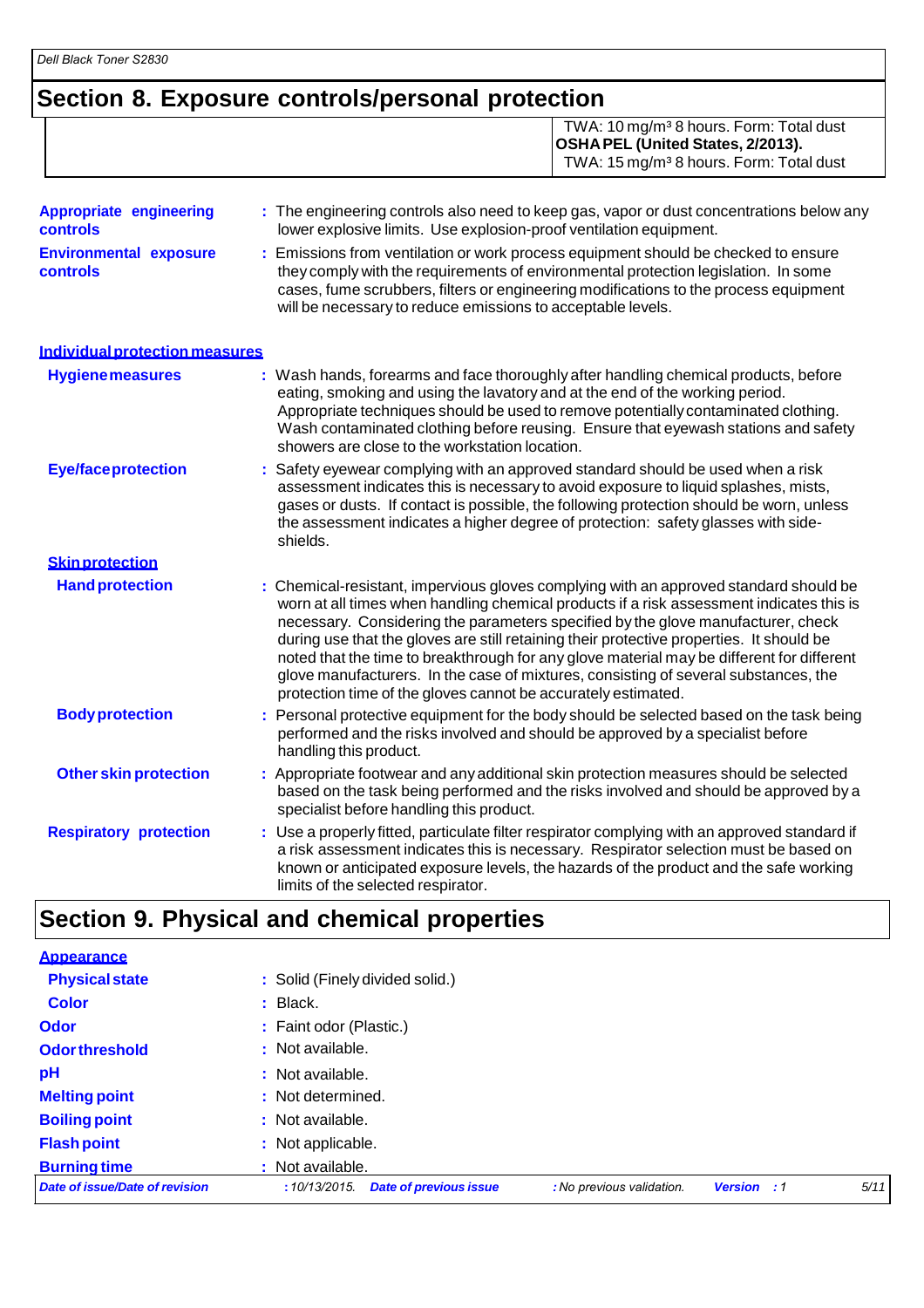## **Section 9. Physical and chemical properties**

| <b>Burning rate</b>                               | : Not available.  |
|---------------------------------------------------|-------------------|
| <b>Evaporation rate</b>                           | : Not applicable. |
| <b>Flammability (solid, gas)</b>                  | Not available.    |
| Lower and upper explosive<br>(flammable) limits   | : Not applicable. |
| <b>Vapor pressure</b>                             | : Not available.  |
| <b>Vapor density</b>                              | Not applicable.   |
| <b>Relative density</b>                           | Not determined.   |
| <b>Solubility</b>                                 | : Not available.  |
| <b>Solubility in water</b>                        | Not available.    |
| <b>Partition coefficient: n-</b><br>octanol/water | : Not available.  |
| <b>Auto-ignition temperature</b>                  | : Not available.  |
| <b>Decomposition temperature</b>                  | : Not available.  |
| <b>SADT</b>                                       | Not available.    |
| <b>Viscosity</b>                                  | Not available.    |

### **Section 10. Stability and reactivity**

| <b>Reactivity</b>                            | : No specific test data related to reactivity available for this product or its ingredients.                                                                                                                                                                                                                                                                          |
|----------------------------------------------|-----------------------------------------------------------------------------------------------------------------------------------------------------------------------------------------------------------------------------------------------------------------------------------------------------------------------------------------------------------------------|
| <b>Chemical stability</b>                    | : The product is stable.                                                                                                                                                                                                                                                                                                                                              |
| <b>Possibility of hazardous</b><br>reactions | : Under normal conditions of storage and use, hazardous reactions will not occur.                                                                                                                                                                                                                                                                                     |
| <b>Conditions to avoid</b>                   | : Avoid the creation of dust when handling and avoid all possible sources of ignition<br>(spark or flame). Take precautionary measures against electrostatic discharges. To<br>avoid fire or explosion, dissipate static electricity during transfer by grounding and<br>bonding containers and equipment before transferring material. Prevent dust<br>accumulation. |
| <b>Incompatiblematerials</b>                 | : Reactive or incompatible with the following materials:<br>oxidizing materials                                                                                                                                                                                                                                                                                       |
| <b>Hazardous decomposition</b><br>products   | : Under normal conditions of storage and use, hazardous decomposition products should<br>not be produced.                                                                                                                                                                                                                                                             |

### **Section 11. Toxicological information**

#### **Information on toxicological effects**

| <b>Acute toxicity</b>         |  |
|-------------------------------|--|
| <b>Product/ingredientname</b> |  |

| <b>Product/ingredient name</b>           | <b>Result</b>                                          | <b>Species</b>    | <b>Dose</b>                                              | <b>Exposure</b> |
|------------------------------------------|--------------------------------------------------------|-------------------|----------------------------------------------------------|-----------------|
| I carbon black<br>Dell Black Toner S2830 | LD50 Oral<br><b>LC50 Inhalation Vapor</b><br>LD50 Oral | Rat<br>Rat<br>Rat | -15400 mg/kg<br>$>5000 \,\mathrm{mg/l}$<br>$>5000$ mg/kg | l4 hours        |
| .                                        |                                                        |                   |                                                          |                 |

**Irritation/Corrosion**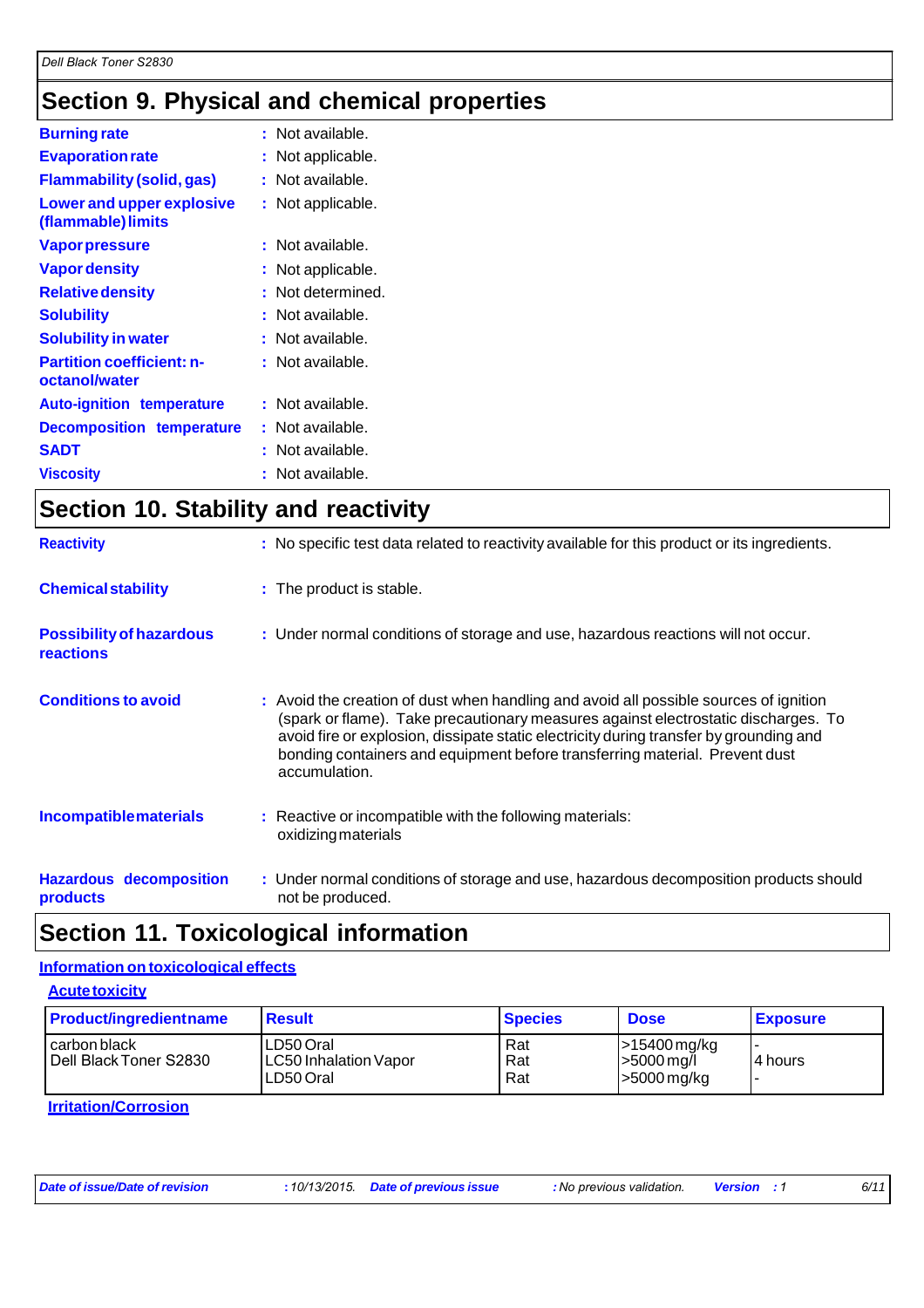### **Section 11. Toxicological information**

| <b>Product/ingredient name</b> | <b>Result</b>          | <b>Species</b> | <b>Score</b> | <b>Exposure</b>                                   | <b>Observation</b> |
|--------------------------------|------------------------|----------------|--------------|---------------------------------------------------|--------------------|
| titanium dioxide               | l Skin - Mild irritant | l Human        |              | 72 hours 300<br>Micrograms<br><b>Intermittent</b> |                    |

#### **Sensitization**

Not available.

#### **Mutagenicity**

Not available.

#### **Conclusion/Summary : Toner is negative (nonmutagenic) in the Ames assay.**

**Carcinogenicity**

#### Not available.

- 
- **Conclusion/Summary : Low acute inhalation toxicity. As with exposure to high concentrations of any dust,** minimal irritation of the respiratory tract may occur. Pure carbon black and titanium dioxide, minor components of this product, has been listed by IARC as a group 2B (possible carcinogen). This classification is based on rat "lung particulate overload" studies performed with airborne particulate. Toner is not listed by IARC, NTP, or OSHA.

#### **Classification**

| <b>Product/ingredientname</b>      | <b>OSHA</b> | <b>IARC</b> | <b>NTP</b> |
|------------------------------------|-------------|-------------|------------|
| carbon black<br>l titanium dioxide |             | 2B<br>2B    |            |

#### **Reproductive toxicity**

Not available.

#### **Teratogenicity**

Not available.

#### **Specific target organ toxicity (single exposure)**

Not available.

#### **Specific target organ toxicity (repeated exposure)**

| <b>Name</b>  | <b>Category</b> | <b>Route of</b><br><b>exposure</b> | <b>Target organs</b> |
|--------------|-----------------|------------------------------------|----------------------|
| carbon black | Category 1      | <b>Not determined</b>              | lungs                |

#### **Aspiration hazard**

Not available.

#### **Information on the likely routes of exposure :** Not available.

**Potential acute health effects**

| Eye contact         | : No known significant effects or critical hazards. |
|---------------------|-----------------------------------------------------|
| <b>Inhalation</b>   | : No known significant effects or critical hazards. |
| <b>Skin contact</b> | : No known significant effects or critical hazards. |
| <b>Ingestion</b>    | : No known significant effects or critical hazards. |
|                     |                                                     |

|                                | <u>Symptoms related to the physical, chemical and toxicological characteristics</u> |                           |                    |      |
|--------------------------------|-------------------------------------------------------------------------------------|---------------------------|--------------------|------|
| Eye contact                    | : No specific data.                                                                 |                           |                    |      |
| <b>Inhalation</b>              | : No specific data.                                                                 |                           |                    |      |
| Date of issue/Date of revision | $: 10/13/2015$ . Date of previous issue                                             | : No previous validation. | <b>Version</b> : 1 | 7/11 |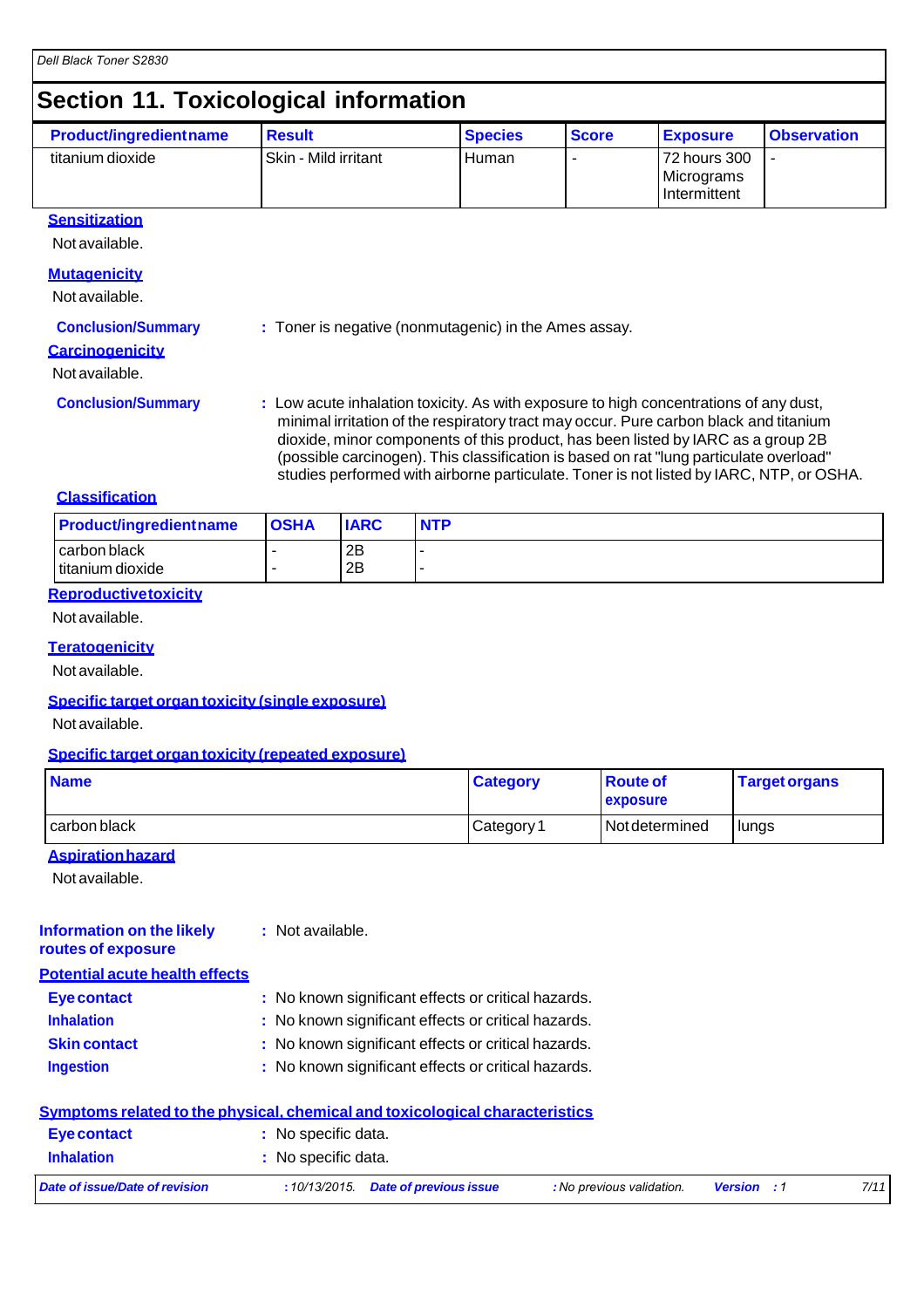## **Section 11. Toxicological information**

| <b>Skin contact</b>                          | : No specific data.                                                                                      |
|----------------------------------------------|----------------------------------------------------------------------------------------------------------|
| <b>Ingestion</b>                             | : No specific data.                                                                                      |
|                                              | Delayed and immediate effects and also chronic effects from short and long term exposure                 |
| <b>Short term exposure</b>                   |                                                                                                          |
| <b>Potential immediate</b><br><b>effects</b> | : Not available.                                                                                         |
| <b>Potential delayed effects</b>             | : Not available.                                                                                         |
| Long term exposure                           |                                                                                                          |
| <b>Potential immediate</b><br><b>effects</b> | : Not available.                                                                                         |
| <b>Potential delayed effects</b>             | : Not available.                                                                                         |
| <b>Potential chronic health effects</b>      |                                                                                                          |
| Not available.                               |                                                                                                          |
| <b>General</b>                               | : No known significant effects or critical hazards.                                                      |
| <b>Carcinogenicity</b>                       | : No known significant effects or critical hazards.                                                      |
| <b>Mutagenicity</b>                          | No known significant effects or critical hazards. Toner is negative (nonmutagenic) in the<br>Ames assay. |
| <b>Teratogenicity</b>                        | : No known significant effects or critical hazards.                                                      |
| <b>Developmentaleffects</b>                  | : No known significant effects or critical hazards.                                                      |
| <b>Fertility effects</b>                     | : No known significant effects or critical hazards.                                                      |
|                                              |                                                                                                          |

#### **Numerical measures of toxicity**

**Acute toxicity estimates**

Not available.

# **Section 12. Ecological information**

| <b>Toxicity</b>               |                                                                |                                               |                      |  |  |  |
|-------------------------------|----------------------------------------------------------------|-----------------------------------------------|----------------------|--|--|--|
| <b>Product/ingredientname</b> | <b>Result</b>                                                  | <b>Species</b>                                | <b>Exposure</b>      |  |  |  |
| carbon black                  | Acute EC50 37.563 mg/l Fresh water                             | Daphnia - Daphnia magna -<br>l Neonate        | 48 hours             |  |  |  |
| I titanium dioxide            | Acute LC50 3 mg/l Fresh water                                  | Crustaceans - Ceriodaphnia<br>dubia - Neonate | 48 hours             |  |  |  |
|                               | Acute LC50 6.5 mg/l Fresh water                                | Daphnia - Daphnia pulex -<br>Neonate          | 48 hours             |  |  |  |
| Dell Black Toner S2830        | Acute LC50 >1000000 µg/l Marine water<br>Acute EC50 >1000 mg/l | Fish - Fundulus heteroclitus<br>Daphnia       | 96 hours<br>48 hours |  |  |  |

#### **Persistence and degradability**

Not available.

#### **Bioaccumulative potential**

| <b>Product/ingredientname</b>            | $LogP_{ow}$  |                                | <b>BCF</b> |                           | <b>Potential</b>   |      |
|------------------------------------------|--------------|--------------------------------|------------|---------------------------|--------------------|------|
| Charge Control Agent<br>titanium dioxide | 1.32         |                                | 352        |                           | low<br><b>low</b>  |      |
| Date of issue/Date of revision           | :10/13/2015. | <b>Date of previous is sue</b> |            | : No previous validation. | <b>Version</b> : 1 | 8/11 |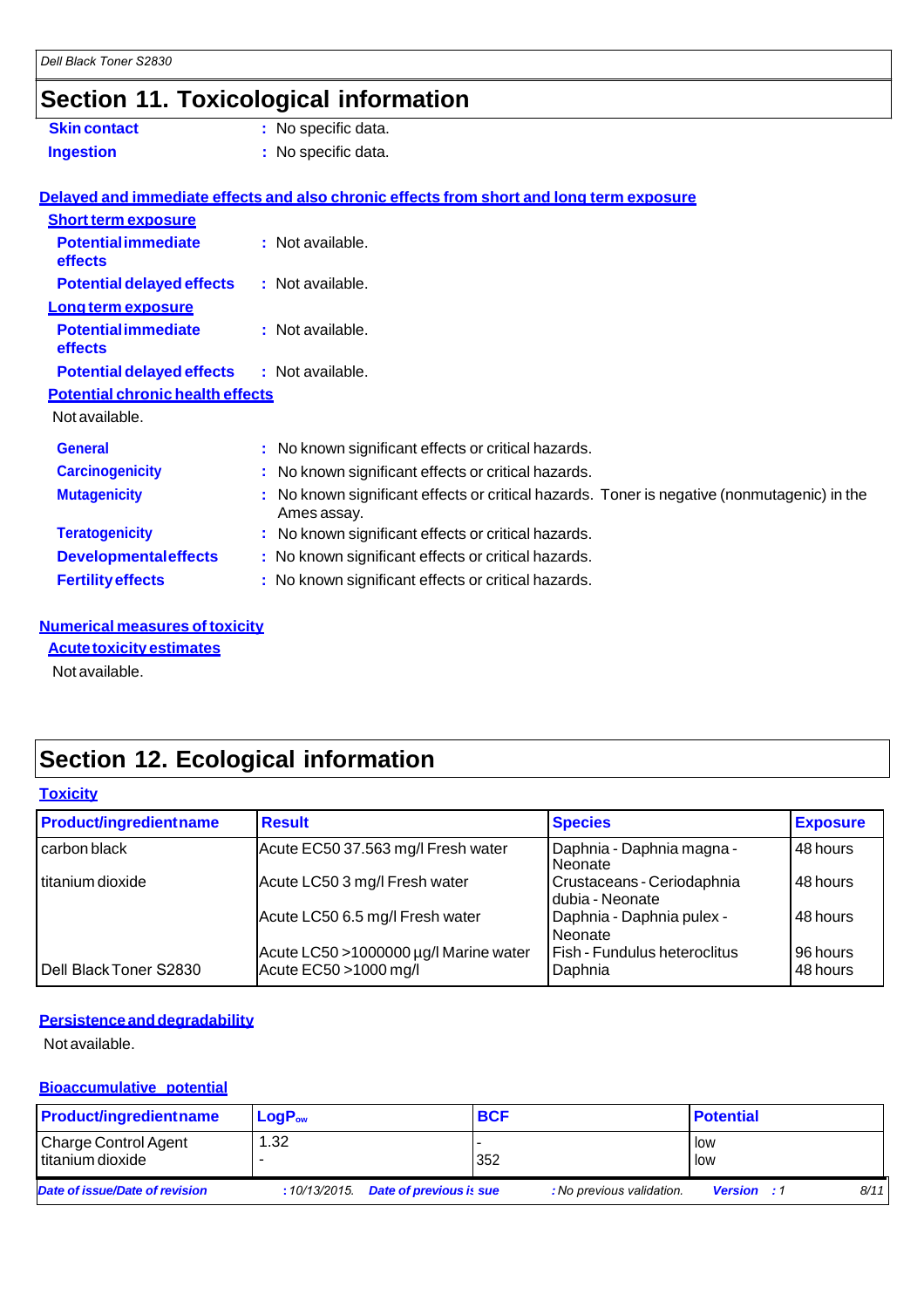### **Section 12. Ecological information**

#### **Mobility in soil**

**Soil/water partition coefficient (K**<sub>oc</sub>)

**:** Not available.

#### **Other adverse effects** : No known significant effects or critical hazards.

### **Section 13. Disposal considerations**

**Disposal methods :**  The generation of waste should be avoided or minimized wherever possible. Disposal of this product, solutions and any by-products should at all times comply with the requirements of environmental protection and waste disposal legislation and any regional local authority requirements. Dispose of surplus and non-recyclable products via a licensed waste disposal contractor. Waste should not be disposed of untreated to the sewer unless fully compliant with the requirements of all authorities with jurisdiction. Waste packaging should be recycled. Incineration or landfill should only be considered when recycling is not feasible. This material and its container must be disposed of in a safe way. Care should be taken when handling emptied containers that have not been cleaned or rinsed out. Empty containers or liners may retain some product residues. Avoid dispersal of spilled material and runoff and contact with soil, waterways, drains and sewers.

#### **Section 14. Transport information DOT Classification TDG Classification Mexico Classification ADR/RID IMDG IATA** UN number Not regulated. Not regulated. Not regulated. Not regulated. Not regulated. Not regulated. **UN proper shipping name** - - - - - - **Transport hazardclass(es)** - - - - - - **Packing group Environmental hazards** No. No. No. No. No. No. **Additional information** - - - - - -

**Special precautions for user**

**: Transport within user's premises:** always transport in closed containers that are upright and secure. Ensure that persons transporting the product know what to do in the event of an accident or spillage.

**Transport in bulk according to Annex II of MARPOL 73/78 and the IBC Code :** Not available.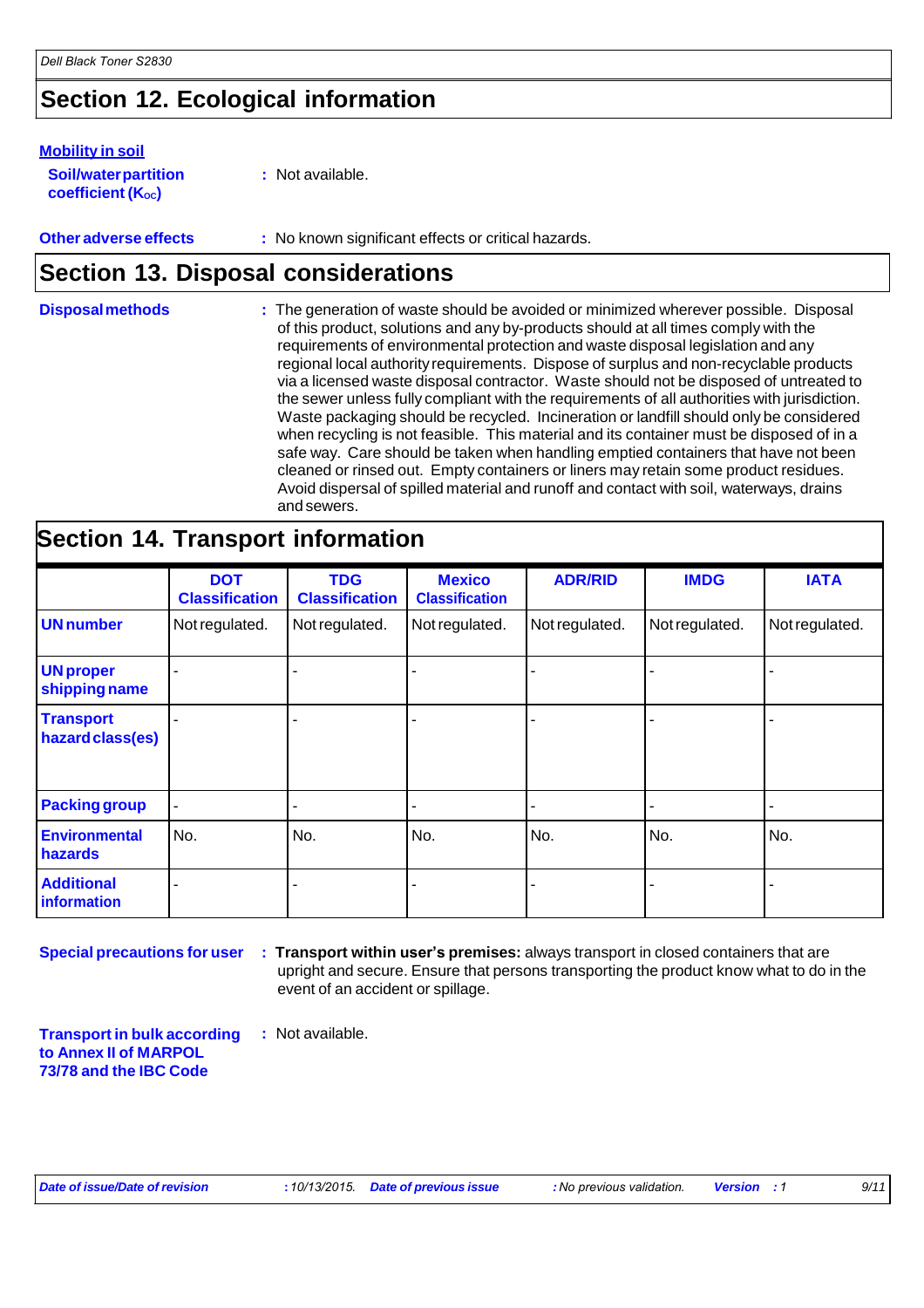## **Section 15. Regulatory information**

| <b>United States</b>                    |                                                                                                                                                                                                                                                                     |
|-----------------------------------------|---------------------------------------------------------------------------------------------------------------------------------------------------------------------------------------------------------------------------------------------------------------------|
| <b>TSCA(USA)</b>                        | : All ingredients are listed on the Toxic Substances Control Act (TSCA) inventory, have<br>been registered, or are exempt.                                                                                                                                          |
| <b>SARA/EPCRA(USA)</b>                  | : None of the ingredients in this product has a final reportable quantity (RQ) under<br>Emergency Planning and Community Right-to Know Act (EPCRA)- Section 302:<br>Extremely Hazardous Substances (EHS) or notification requirements for EHS under<br>Section 304. |
| <b>California Prop. 65</b>              | : This product contains no known materials at levels which the State of California has<br>found to cause cancer, birth defects or other reproductive harm - California Proposition<br>65.                                                                           |
| <b>International regulations lists</b>  |                                                                                                                                                                                                                                                                     |
| <b>EINECS (Europe)</b>                  | : All ingredients are listed on the European Inventory of Existing Commercial Substances<br>(EINECS) list, have been registered on the European List of New Chemical Substances<br>(ELINCS), or are exempt.                                                         |
| <b>REACH Status</b>                     | : EU (REACH): All components of the toner formulation are registered, pre-registered or<br>exempt under REACH. Pre-registered chemicals will be registered between 2011 and<br>2018.                                                                                |
| <b>ENCS (Japan)</b>                     | : All ingredients are listed on the Japanese Existing and New Chemical Substances<br>(ENCS) list, have been registered, or are exempt.                                                                                                                              |
| <b>AICS(Australia)</b>                  | : All ingredients are listed in Australian Inventory of Chemical Substances (AICS), have<br>been registered, or are exempt.                                                                                                                                         |
| <b>Philippines inventory</b><br>(PICCS) | : All ingredients are listed on the Philippines Inventory (PICCS) or are exempt.                                                                                                                                                                                    |
| <b>Korea inventory (KECI)</b>           | : All ingredients are listed on the Korean Existing Chemicals List (ECL), have been<br>registered, or are exempt.                                                                                                                                                   |
| <b>China inventory (IECSC)</b>          | : All ingredients are listed on the Chinese inventory (IECSC) or are exempt.                                                                                                                                                                                        |
| <b>Canada</b>                           |                                                                                                                                                                                                                                                                     |
| <b>WHMIS (Canada)</b>                   | : Not controlled under WHMIS (Canada).                                                                                                                                                                                                                              |
| <b>DSL/NDSL</b>                         | : All ingredients are listed on the Canadian Domestic Substances List (DSL), have been<br>registered on the Non-Domestic Substances List (NDSL), or are exempt.                                                                                                     |
| <b>MexicoClassification</b>             | : Health: 1 Flammability: 1 Reactivity: 0                                                                                                                                                                                                                           |

## **Section 16. Other information**

| <b>History</b>                    |                                                                                                                                                                                                                                                                                                                                                                                                                                                                                                                                                                       |
|-----------------------------------|-----------------------------------------------------------------------------------------------------------------------------------------------------------------------------------------------------------------------------------------------------------------------------------------------------------------------------------------------------------------------------------------------------------------------------------------------------------------------------------------------------------------------------------------------------------------------|
| Date of issue/Date of<br>revision | : 10/13/2015.                                                                                                                                                                                                                                                                                                                                                                                                                                                                                                                                                         |
| <b>Date of previous issue</b>     | : No previous validation.                                                                                                                                                                                                                                                                                                                                                                                                                                                                                                                                             |
| <b>Version</b>                    | : 1                                                                                                                                                                                                                                                                                                                                                                                                                                                                                                                                                                   |
| <b>Key to abbreviations</b>       | $\therefore$ ATE = Acute Toxicity Estimate<br><b>BCF</b> = Bioconcentration Factor<br>GHS = Globally Harmonized System of Classification and Labelling of Chemicals<br>IATA = International Air Transport Association<br>IBC = Intermediate Bulk Container<br>IMDG = International Maritime Dangerous Goods<br>LogPow = logarithm of the octanol/water partition coefficient<br>MARPOL 73/78 = International Convention for the Prevention of Pollution From Ships,<br>1973 as modified by the Protocol of 1978. ("Marpol" = marine pollution)<br>UN = United Nations |
| <b>References</b>                 | : HCS (U.S.A.)- Hazard Communication Standard<br>International transport regulations                                                                                                                                                                                                                                                                                                                                                                                                                                                                                  |
|                                   |                                                                                                                                                                                                                                                                                                                                                                                                                                                                                                                                                                       |

#### **Indicates information that has changed from previously issued version.**

| Date of issue/Date of revision | : 10/13/2015. Date of previous issue | : No previous validation. | <b>Version</b> : 1 | 10/11 |
|--------------------------------|--------------------------------------|---------------------------|--------------------|-------|
|                                |                                      |                           |                    |       |